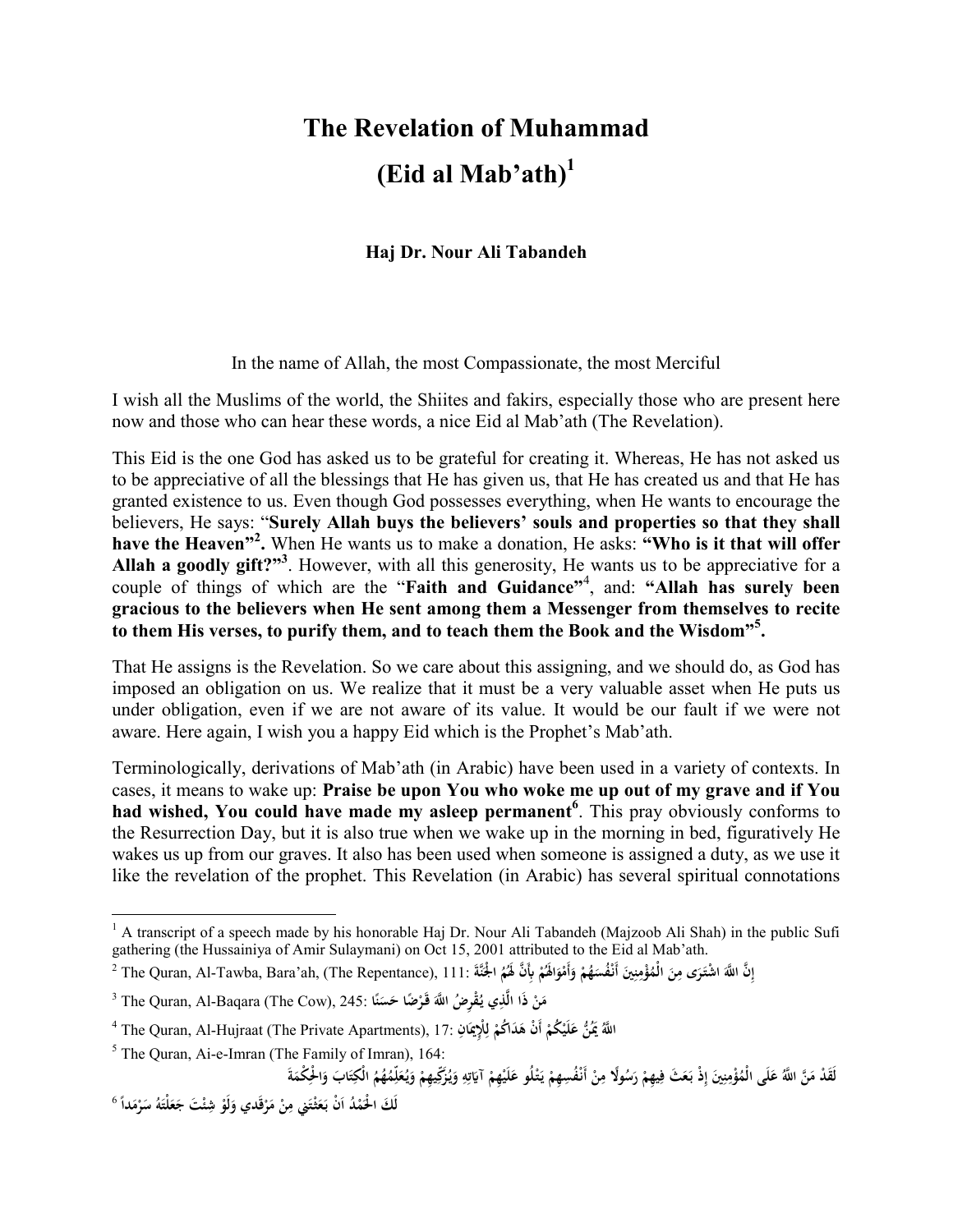and most probably God has meant all of them.

One of the connotations of Mab'ath is to be resurrected on the Judgment Day. God revives the dead. Therefore, reviving the dead is a sort of Mab'ath. God revealed the Prophet. Who for? For us. Why? To wake us up from the ignorance asleep, to stop what causes the humanity to die, to blow humanity spirit; the Divine Spirit, into our hearts. **"O believers! Respond to (the call of) Allah and His Prophet when he calls you to that which revives you; and know that Allah intervenes between man and his heart"<sup>7</sup> .** All the messengers' teachings, all the Islamic instructions revive us and save lives. Therefore, revealing anybody who restores us to life and saves us from death can be a Mab'ath. This Mab'ath hopefully will be our revelation, meaning, may God save us from death and revive us.

Those days in Arabia there was no flash of science, culture and civilization like what we see today. However, the Prophet who appeared in that environment dominated throughout the world; shaded a dry and arid land like an umbrella. The difference between philosophers or scholars and prophets is that philosophers and educated people are raised in an environment where pedagogy and teachings are abundant. Take Greece or Iran for instance in the old days when they were famous for civilization, philosophy and art. The rest of the countries were inundated with nescience and ignorance. Apparently, the places where prophets were revealed were not commensurate with where their hometowns were. And it has been like that from the very beginning (it has been the same for all the prophets). Noah (AS) was raised where he was humiliated. He was assaulted many times and He almost died but He had been preordained by God to stay alive. Moses (AS) emerged in the land of Sons of Israel at that time. Although he spent a while in a royal residence, he left it later on. When He entered the simplicity of a shepherd's life, then God revealed Him. Jesus Christ (AS), the same. About our Prophet, too, there was absolutely no logic behind the relationship between Islamic instructions and the place and time He emerged. That is, the countries all around Arabia like Iran at that time were filled with immorality.

The ruling system in Iran by the time was the royal Sassanids whose kings considered themselves God or at least a child of God. There were separate classes in society. There were four classes none of which could interfere in another. Education belonged to the clergy class and the higher ones, they could teach others only if they wished to teach. In Arabia everybody was illiterate. It is said that in Mecca there were only about seven or seventeen people who could read and write. Where people could not consider themselves the right of education, as they admit, where Arabs were just nomads and wanderers in the desert, there came a commandment: **Every Muslim is obliged to acquire education.**<sup>8</sup> How big is the difference? In some place, one considered themselves as God, whereas here someone said: "**There is no god but Allah"**. 9 When He wanted to care a lot about Himself, He would humble Himself to say: "**I am nothing** 

يَا أَيُّهَا الَّذِينَ آمَنُوا اسْتَجِيبُوا لِلَّهِ وَلِلرَّسُولِ إِذَا دَعَاكُمْ لِمَا يُخْيِيكُمْ وَاعْلَمُوا أَنَّ اللَّهَ يَحُولُ بَيْنَ الْمَرْءِ وَقَلْبِهِ **ْ ِ َ ِ ل ْ ِ ل َ ِ َ ْ َ َ َ َ ِ َ ِ ْ َ**

l

 $7$  The Quran, Al-Anfal (Spoils of War), 24: **ِ**

<sup>8</sup> **طلب العلم فريضة علىكل مسلم**

**لا اله الا ا** <sup>9</sup>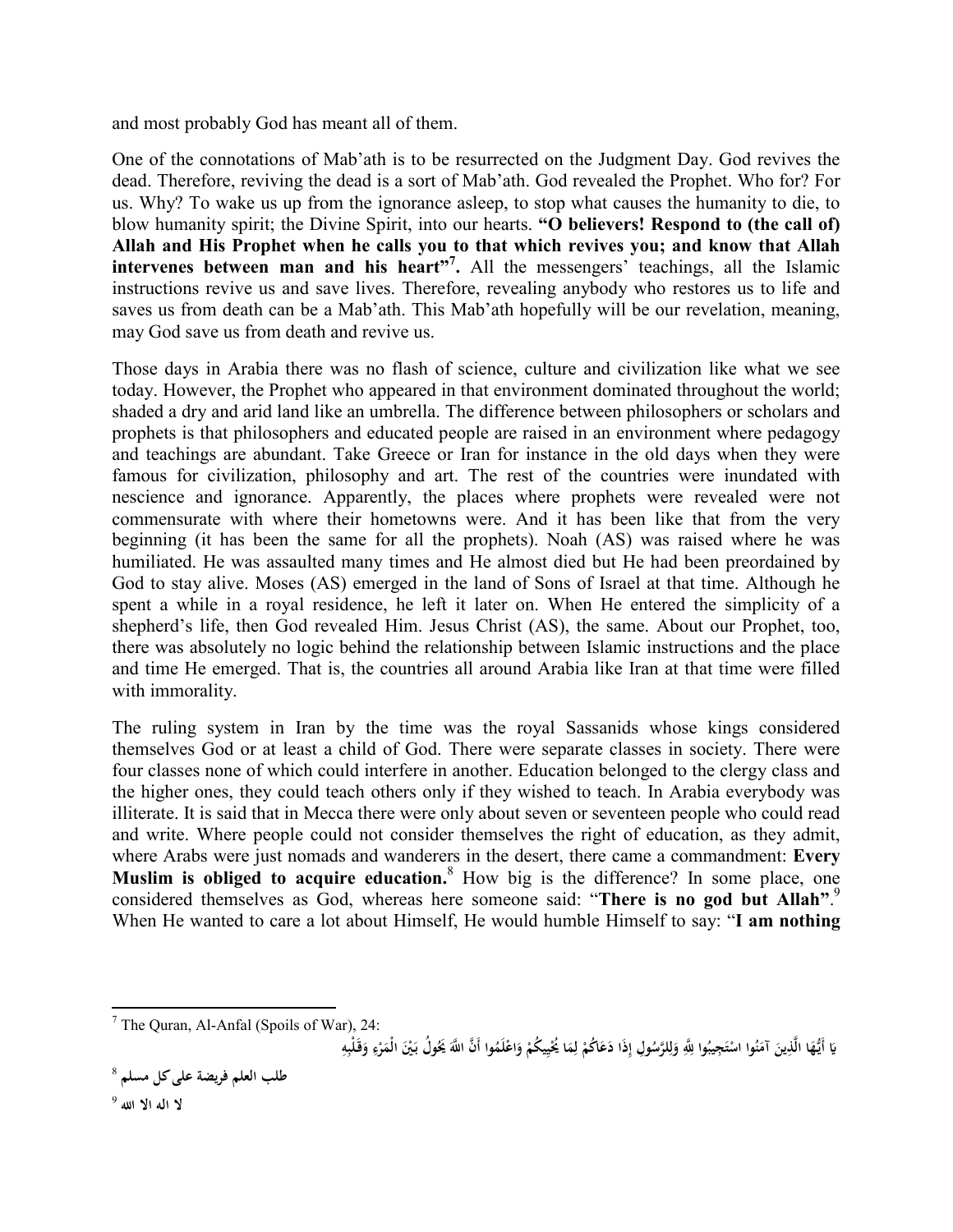## **but a person like others**" 10 .

The ruling system in the Roman Empire by the time was somehow the same. Bishops and priests considered themselves in control of people's own destiny. Whereas Muslims elected their caliph in Arabia, although the Prophet's successor was supposed to be Ali (AS), but perhaps it had been made expedient by God. In addition, tribes in Arabia were at war against one another. A tribe was a unit of society which had a higher priority than individuals. In other words, if a tribe member fell victim, all the tribe raged to avenge their casualty. They would not care about finding the real guilty to punish only him in retaliation, as many members of that tribe as they could find would be avenged. But the Prophet said to these people: "**And there is life for you in (the law of) retaliation**" 11 , and added: "**Retaliation is decreed for you in order to take revenge on the murderer for (the killed) man (only)**" 12 , and finally He says: "**If the victim's family forgives the guilty one like how real brothers are, and ignores the right of retaliation, then it is a blessing and mercy from God**" 13 . Arabs' spirit could not conform to these words. And these are of the differences between prophetic words and ordinary human's genius and sciences.

In the first place, there had been no constitutional laws in Arabia with which we can now compare the Islamic laws, no matter individualistic or social. We will see how great Islamic laws are when we compare them with the ethical individualistic or social laws written by ethics scholars. With all the attacks on Islam in the recent millennium or so and they will definitely do again and again, Islam is developing and making progress day by day. What They want is to harm and hurt Islam and Muslims, these attacks are like a hammer blacksmithing the iron of Islam, the result will be the iron becoming more resistant until it breaks the hammer handle.

The Prophet was born and raised in such a place. His upbringing was destined by God to be first raised by his grandfather; Abdul-Muttalib, who was pious and God-fearing. After Abdul-Muttalib passed away (when Muhammad was 8), He was raised by His uncle Abu Talib who was also a pious and God-fearing person and according to what many masters of Sufism who believe that the Perfect Man must exist at every time, Abu Talib had been the preceding Guide for salvation just before Muhammad became the Prophet. He assigned the Prophet and admitted Him as a follower. After a while, however, the Prophet reached a position in which Abu Talib became His follower.

Before His Revelation became known to people, they knew Him as Muhammad the Trustworthy (Muhammad al-Amin); the one who was trusted and a solution to every dispute. When the four chieftains of The Quraysh who owned four main positions in the Kaaba to maintain it finished restoring the building of Kaaba and finally wanted to install the Black Stone (al-Ḥajar al-Aswad), each claimed that he was expected to do it on his own. They could not come to an agreement but they agreed to whatever Muhammad the Trustworthy decided. The Prophet entered the mosque and they asked him what to do. He threw his own cloak on the ground, put

l

<sup>10</sup> The Quran, Al-Kahf (The Cave), 110: **ِ أَ ثلُ ُكم م ٌ َ َشر َ ب**

<sup>11</sup> The Quran, Al-Baqara (The Cow), 179: **ٌاة ي َصا ِص ح ِفي الْق لَ ُكم و َ َ ِ ْ َ**

كُتِبَ عَلَيْكُمُ الْقِصَاصُ فِي الْقَتْلَى الْحُرُّ بِالْحَرِّ :The Quran, Al-Baqara (The Cow), 178 **ْ ِ ْ َ ِ**

فَمَنْ عُفِيَ لَهُ مِنْ أَخِيهِ شَيْءٌ فَاتِّبَاعٌ بِالْمَعْرُوفِ وَأَدَاءٌ إِلَيْهِ بِإِحْسَانٍ ذَلِكَ تَخْفِيفٌ مِنْ رَبِّكُمْ وَرَحْمَةٌ :178, The Quran, Al-Baqara (The Cow), 178 آ **ِ ب َ ْ ِ ِ ِ َ ِ ْ ِ إ َ َ َ َ ِ ْ ِ ْ ِ َ ِ َ َ ْ**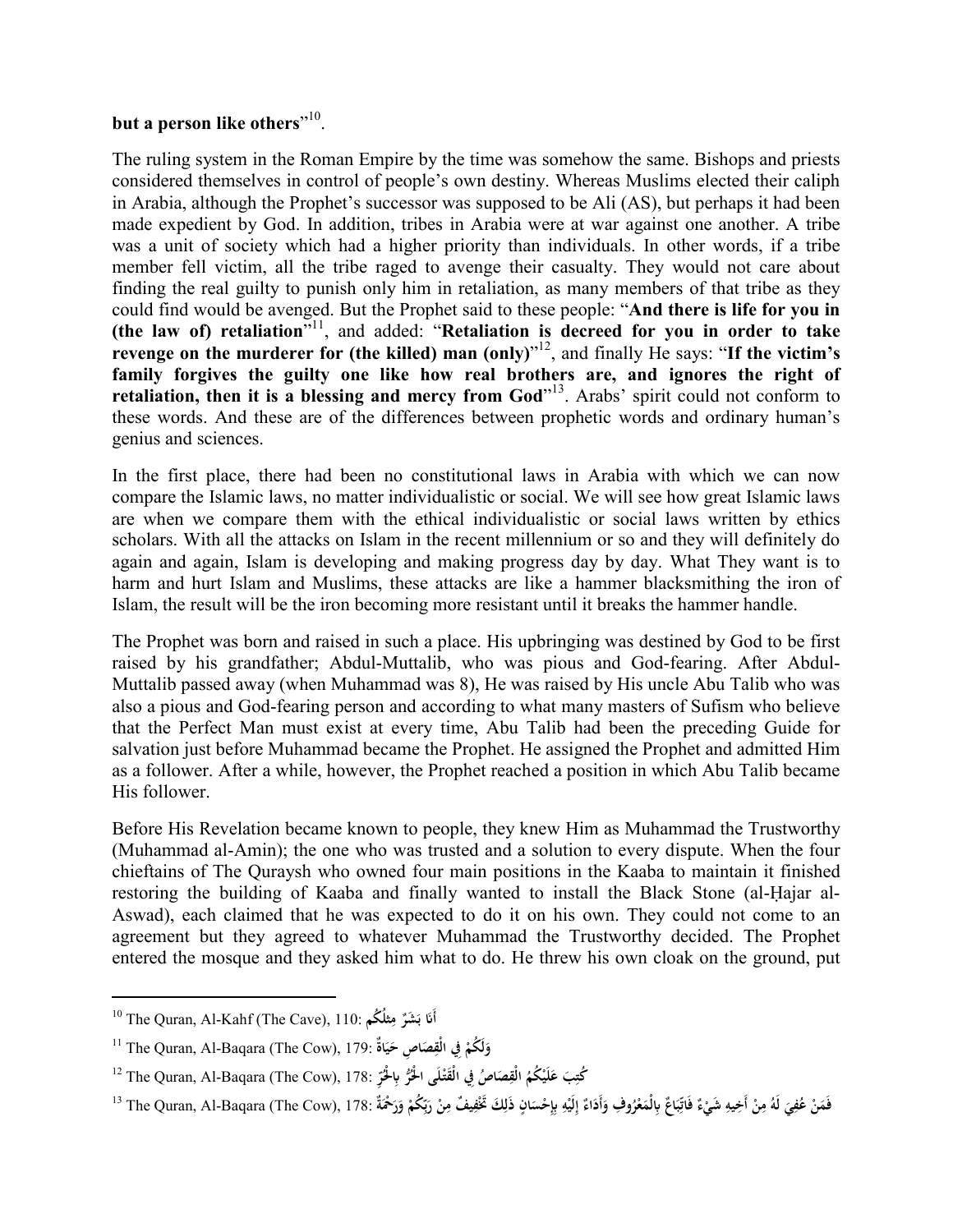the stone in the middle of it, and asked the four chieftains to lift the four corners and carry it together. When it was there, He picked it up and installed it by Himself.

That was how they trusted the Prophet's impartiality and courteousness even before His Revelation. Take Hilaf al-Fudul (League of the Virtuous) for instance which was a sincere measure taken in favor of people on those days of ignorance; the alliance of some people who had perhaps a way from their hearts to God. They pledged to protect the oppressed. They called this pledge Hilaf al-Fudul and the Prophet joined this alliance and praised it all the time.

Those days, it was obvious that the Prophet was connected to some transcendental principles. Most of the time, He went to Hira to fast and pray, no matter it was Ramadan or other months. Khadija, Her Holiness, served Him generously, supported and encouraged Him, and never intended to warp His mind. Whenever the Quraysh troubled Him, He sought consolation in Khadija and Abu Talib. Since Abu Talib was greatly respected as he was Abdul-Muttalib's successor and Khadija was born to an honorable family and she had a good reputation among people, enemies could not bother the Prophet a lot.

But how did this Revelation take place? The Revelation happened when the Prophet was assigned to tell the truth inside his heart. All prophets were monotheists and godly from the very beginning of their lives. The Prophet was also as godly as others and once He was going down the Hira, He said: I met Gabriel the archangel and He told me: "**Read**". I said: "I cannot read". Again He grabbed hold of my neck and insisted: "**Read**". I gave the same answer. The third time, He squeezed my neck more firmly and said: "**Read in the name of your Lord Who created, Who created man from a clot. Read and your Lord is the most Honorable, the Lord Who taught with the pen, taught man what he knew not.**" <sup>14</sup> Pen here means education, that is, one has to learn and then teach.

Our Prophet started his duty based on this motto; (education), just like Moses (AS) whose motto was based on the first revelation in which God ordered Him: "**And I have chosen you, so listen to what is revealed: Surely I am Allah, there is no god but I, therefore serve Me and keep up prayer for My remembrance**" 15 . Perhaps, this commandment was for the Sons of Israel to make them understand not to say prayers just for the worldly issues; say the prayers to remember *Me* only. The order to our Prophet was to go on with the praying and you will understand that you should say them to remember *Me*. "**the Lord Who taught with the pen**", God gave us education, meaning we will gradually understand. At that time (Moses' time), those people and that kind of Islam were like some small children to whom had to be told do's and don'ts. But this time (the Prophet's time), He was told to go on and then He would realize it later. Then the Prophet continued: "As I was going down the hill, again I saw the archangel. I looked at him and I saw him like an enormously massive human whose feet were at both ends of the horizon. Everywhere I looked, I could see him."

**ْ** عَلَّمَ الْإِنْسَانَ مَا لَمْ يَعْلَمْ الَّذِي عَلَّمَ بِالْقَلَمِ اقْرَأْ وَرَبُّكَ الْأَكْرَمُ خَلَقَ الْإِنْسَانَ مِنْ عَلَقٍ اقْرَأْ بِاسْمِ رَبِّكَ الَّذِي خَلَقَ **ْ َ ْ َ َ ن َ َ َ َ َ َ َ َ َ ِ َ ن ِ ب َ ْ َ** وَأَنَا اخْتَرْتُكَ فَاسْتَمِعْ لِمَا يُوحَى إِنَّنِي أَنَا اللَّهُ لَا إِلَهَ إِلَّا أَنَا فَاعْبُدْنِي وَأَقِمِ الصَّلَاةَ لِلنِّكْرِي :14 & 14, The Quran, Ta-Ha, 13 & 14 **ِ ِ َ ْ َ إ َ ِ َ ِ إ َ ِ ل ْ ْ ت ْ ا َ َ َ**

 $\overline{a}$ <sup>14</sup> The Quran, Al-Alaq (The Clot),  $1~5$ :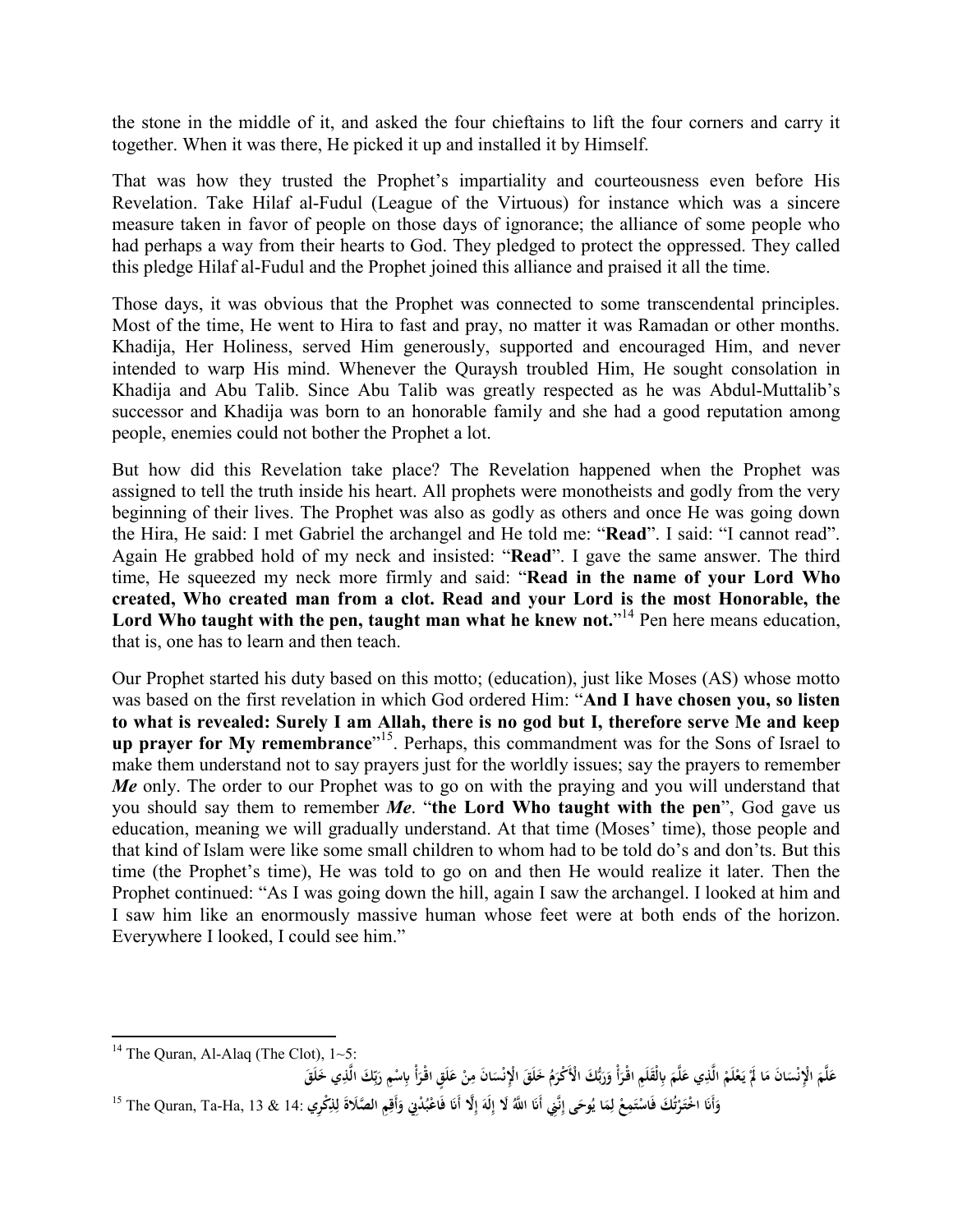Wherever I look at; the mountains or the plains Signs of your towering height can be seen<sup>16</sup>

Everywhere I looked I saw him. It was the Prophet's completion of His mystical journey; He was enshrouded by nothing but Gabriel's Lord. (Gabriel appeared to the Prophet once again to remind Him of the Holy Virgin Mary's story.) He said: "I was afraid and worried." He went home, sweating, covered Himself with a blanket or something and there came another ayah (verse): "**O you who are clothed! Arise and warn**" 17 .

There is a disagreement whether it was Al-Muzzammil (The Enshrouded One), Al-Muddaththir (The Cloaked One) or Al-Faatehah (The Key), but it does not matter here. It happened on April 25 (Rajab 27); today, which is the Revelation Day. Some believe that according to: "**Surely, We revealed it on the Grand Night**" 18 , and "**The month of Ramadan is that in which the Quran**  was revealed<sup>"19</sup>, therefore all the Quran was revealed on the same night. These differences do not matter, as based on mysticism interpretation, the Quran was revealed onto the Prophet's heart all at once and it happened in Ramadan. "**In which the Quran was revealed**" is the reason it happened all at once. Later on, verses were revealed gradually according to certain occasions. And it is like there is an effort to establish an organization, a government, or a company. To do so, there should be an idea on the mind as a whole. And then someone is assigned to draft the statute. The principle on which everyone agrees is what they have in common and is revealed at once. The Quran, likewise, was revealed all at once onto the Prophet's heart in Ramadan and its principle is "**There is no god but Allah**". Obviously, when one says this phrase, it means they believe in the prophecy of the Prophet and then when they say "Muhammad is the Messenger of Allah", it means they believe in the Resurrection Day and in the returning to God one day.

These are the essential principles of Islam to which all the Quran commandments conform. This is the genuine spirit of the Quran. Effects of the Revelation are still apparent. The effects which have influenced the humanity will last until the Last Judgment Day.

At first, only some relatives and the Prophet Himself knew that He was the Prophet. For a while, saying prayers were only two rikats (a unit in Islamic daily prayers). When He said prayers, there were just Khadija and Ali behind Him. They went to Masjid al-Ḥarām (Great Mosque of Mecca) and said prayers in front of Kaaba. It had been the same for a long time until God granted the Prophet some power. And "**Allah does not want to get things done via intermediaries other than those He has provided us with**" 20 . However, occasionally it may be the opposite, as the stick worked for Moses like a serpent or split the Nile. But it is not very frequent and God does whatever He wishes by the causes He creates.

In the first place, the Prophet was upset about His nation's condition in Mecca. Single-handedly, He had to tell the people about the nature of those idols and that they should not have worshiped them. They were nothing but stones. Abraham did the same thing and people threw him at fire.

l

<sup>&</sup>lt;sup>16</sup> Baba Tahir; an 11th-century Persian poet.

<sup>17</sup> The Quran, Al-Muddaththir (The Cloaked One), 1 & 2: **ر ْذِ فَأَن قُم ُ ر َّدثّ ُ ا الْم أَيُّـه ْ ْ ِ َ َ**

<sup>18</sup> The Quran, Al-Qadr (The Power), 1: **رِدْ َق ِ الْ لَة ِفي لَيـ ُ اه لْن ْز َّ أَنـ ْ َ َ ِ إ**

شَهْرُ رَمَضَانَ الَّذِي أُنْزِلَ فِيهِ الْقُرْآنُ :185 The Quran, Al-Baqara (The Cow), 185 <sup>و</sup>! **ْ ْ َ**

أَبَىَ اللَّهُ أَنْ يُجْرِىَ الأُمُورَ اِلاّ بِأَسْبابِحا <sup>20</sup> **َ َ َ ِ ِ ا َ**